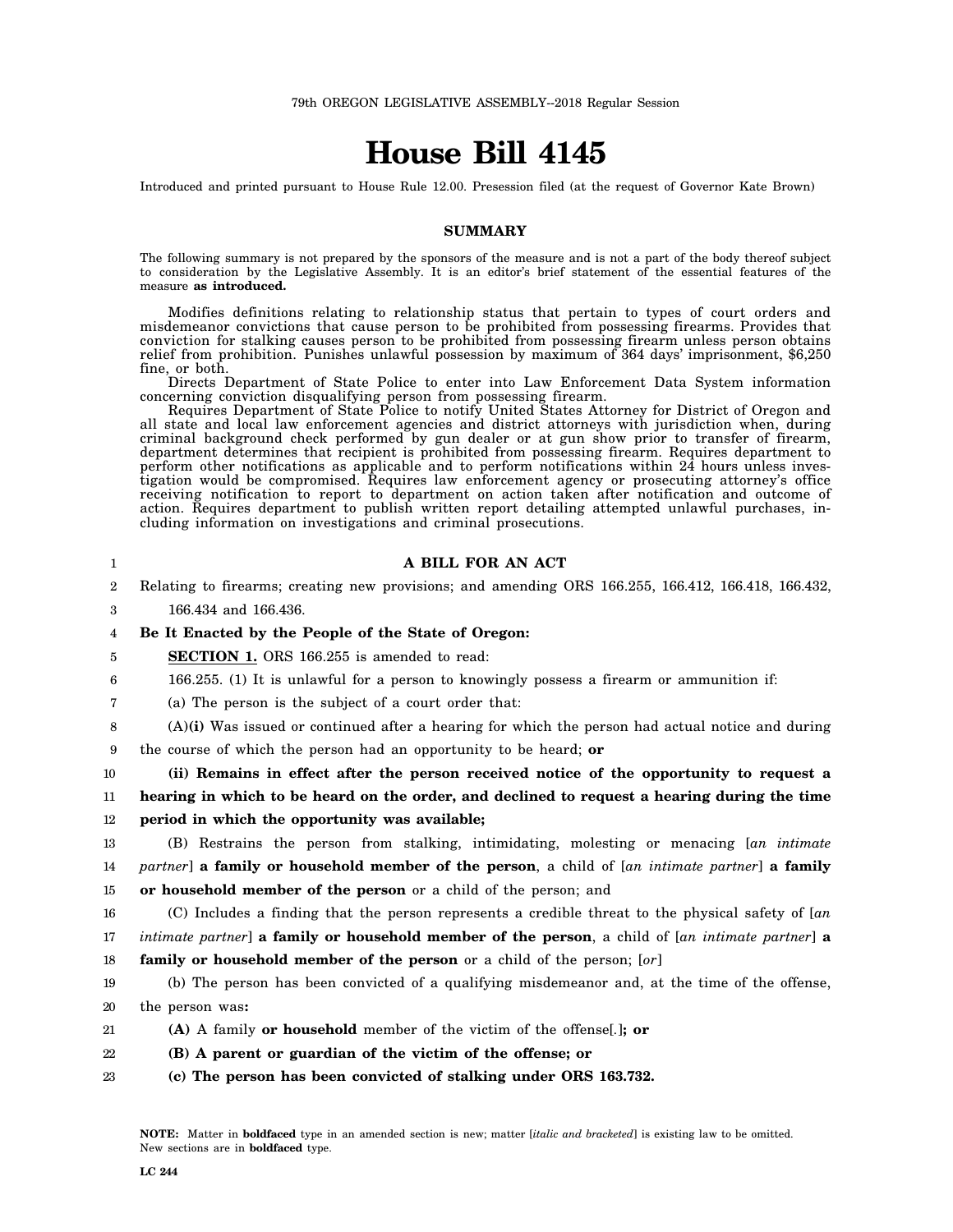1 2 3 4 (2) The prohibition described in subsection (1)(a) of this section does not apply with respect to the transportation, shipment, receipt, possession or importation of any firearm or ammunition imported for, sold or shipped to or issued for the use of the United States Government or any federal department or agency, or any state or department, agency or political subdivision of a state.

5 (3) As used in this section:

6 (a) "Convicted" means:

7 8 (A) The person was represented by counsel or knowingly and intelligently waived the right to counsel;

9 10 (B) The case was tried to a jury, if the crime was one for which the person was entitled to a jury trial, or the person knowingly and intelligently waived the person's right to a jury trial; and

11 (C) The conviction has not been set aside or expunged, and the person has not been pardoned.

12 (b) "Deadly weapon" has the meaning given that term in ORS 161.015.

13 14 15 16 17 (c) "Family **or household** member" [*means, with respect to the victim, the victim's spouse, the victim's former spouse, a person with whom the victim shares a child in common, the victim's parent or guardian, a person cohabiting with or who has cohabited with the victim as a spouse, parent or guardian or a person similarly situated to a spouse, parent or guardian of the victim*] **has the meaning given that term in ORS 135.230**.

18 19 20 [*(d) "Intimate partner" means, with respect to a person, the person's spouse, the person's former spouse, a parent of the person's child or another person who has cohabited or is cohabiting with the person in a relationship akin to a spouse.*]

21 [*(e)*] **(d)** "Possess" has the meaning given that term in ORS 161.015.

22 23 [*(f)*] **(e)** "Qualifying misdemeanor" means a misdemeanor that has, as an element of the offense, the use or attempted use of physical force or the threatened use of a deadly weapon.

24 25 **SECTION 2. Section 3 of this 2018 Act is added to and made a part of ORS 181A.010 to 181A.350.**

26 27 28 29 30 31 32 **SECTION 3. Upon receipt of a record of conviction for an offense described in ORS 166.255 (1)(b), the Department of State Police shall immediately enter the conviction into the Law Enforcement Data System and shall cause the conviction to be entered into the databases of the National Crime Information Center of the United States Department of Justice. The entry must include any terms and findings, when available, that are necessary to designate the conviction as a misdemeanor crime of domestic violence as defined in 18 U.S.C. 921.**

33 **SECTION 4.** ORS 166.412 is amended to read:

34 166.412. (1) As used in this section:

35 (a) "Antique firearm" has the meaning given that term in 18 U.S.C. 921;

36 (b) "Department" means the Department of State Police;

37 38 (c) "Firearm" has the meaning given that term in ORS 166.210, except that it does not include an antique firearm;

39 40 (d) "Firearms transaction record" means the firearms transaction record required by 18 U.S.C. 921 to 929;

41 42 (e) "Firearms transaction thumbprint form" means a form provided by the department under subsection (11) of this section;

43 44 45 (f) "Gun dealer" means a person engaged in the business, as defined in 18 U.S.C. 921, of selling, leasing or otherwise transferring a firearm, whether the person is a retail dealer, pawnbroker or otherwise; **and**

[2]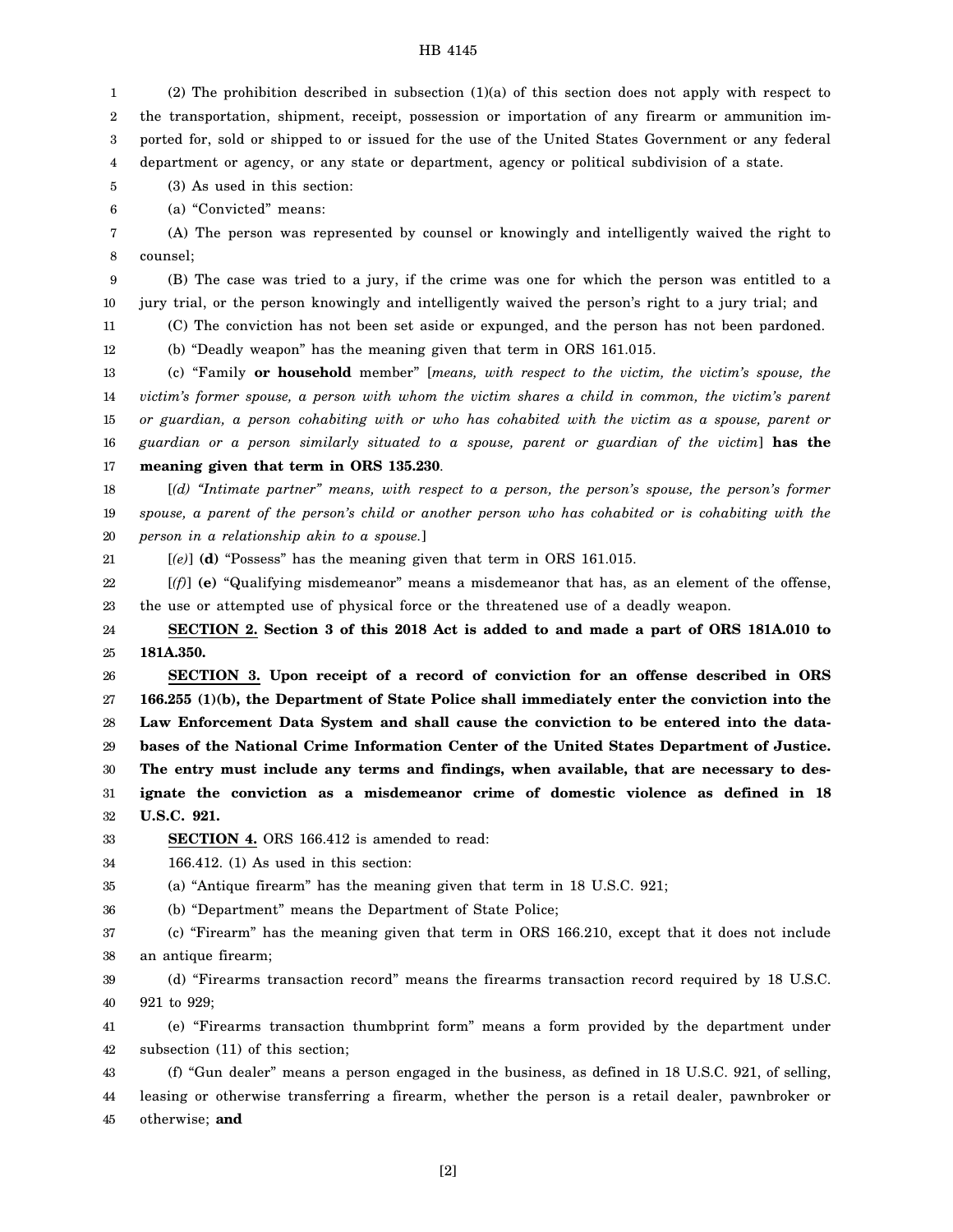1 2 3 4 5 6 7 8 9 10 11 12 13 14 15 16 17 18 19 20 21 22 23 24 25 26 27 28 29 30 31 32 33 34 35 36 37 38 39 40 41 42 43 44 45 [*(g) "Handgun" has the meaning given that term in ORS 166.210; and*] [*(h)*] **(g)** "Purchaser" means a person who buys, leases or otherwise receives a firearm from a gun dealer. (2) Except as provided in subsections (3)(c) and (12) of this section, a gun dealer shall comply with the following before a [*handgun*] **firearm** is delivered to a purchaser: (a) The purchaser shall present to the **gun** dealer current identification meeting the requirements of subsection (4) of this section. (b) The gun dealer shall complete the firearms transaction record and obtain the signature of the purchaser on the record. (c) The gun dealer shall obtain the thumbprints of the purchaser on the firearms transaction thumbprint form and attach the form to the gun dealer's copy of the firearms transaction record to be filed with that copy. (d) The gun dealer shall request by telephone that the department conduct a criminal history record check on the purchaser and shall provide the following information to the department: (A) The federal firearms license number of the gun dealer; (B) The business name of the gun dealer; (C) The place of transfer; (D) The name of the person making the transfer; (E) The make, model, caliber and manufacturer's number of the [*handgun*] **firearm** being transferred; (F) The name and date of birth of the purchaser; (G) The Social Security number of the purchaser if the purchaser voluntarily provides this number to the gun dealer; and (H) The type, issuer and identification number of the identification presented by the purchaser. (e) The gun dealer shall receive a unique approval number for the transfer from the department and record the approval number on the firearms transaction record and on the firearms transaction thumbprint form. (f) The gun dealer may destroy the firearms transaction thumbprint form five years after the completion of the firearms transaction thumbprint form. (3)(a) Upon receipt of a request of the gun dealer for a criminal history record check, the department shall immediately, during the gun dealer's telephone call or by return call: (A) Determine, from criminal records and other information available to it, whether the purchaser is disqualified under ORS 166.470 from completing the purchase; and (B) Notify the **gun** dealer when a purchaser is disqualified from completing the transfer or provide the **gun** dealer with a unique approval number indicating that the purchaser is qualified to complete the transfer. (b) If the department is unable to determine if the purchaser is qualified or disqualified from completing the transfer within 30 minutes, the department shall notify the **gun** dealer and provide the **gun** dealer with an estimate of the time when the department will provide the requested information. (c) If the department fails to provide a unique approval number to a gun dealer or to notify the gun dealer that the purchaser is disqualified under paragraph (a) of this subsection before the close of the gun dealer's next business day following the request by the **gun** dealer for a criminal history record check, the **gun** dealer may deliver the [*handgun*] **firearm** to the purchaser. (4)(a) Identification required of the purchaser under subsection (2) of this section shall include

[3]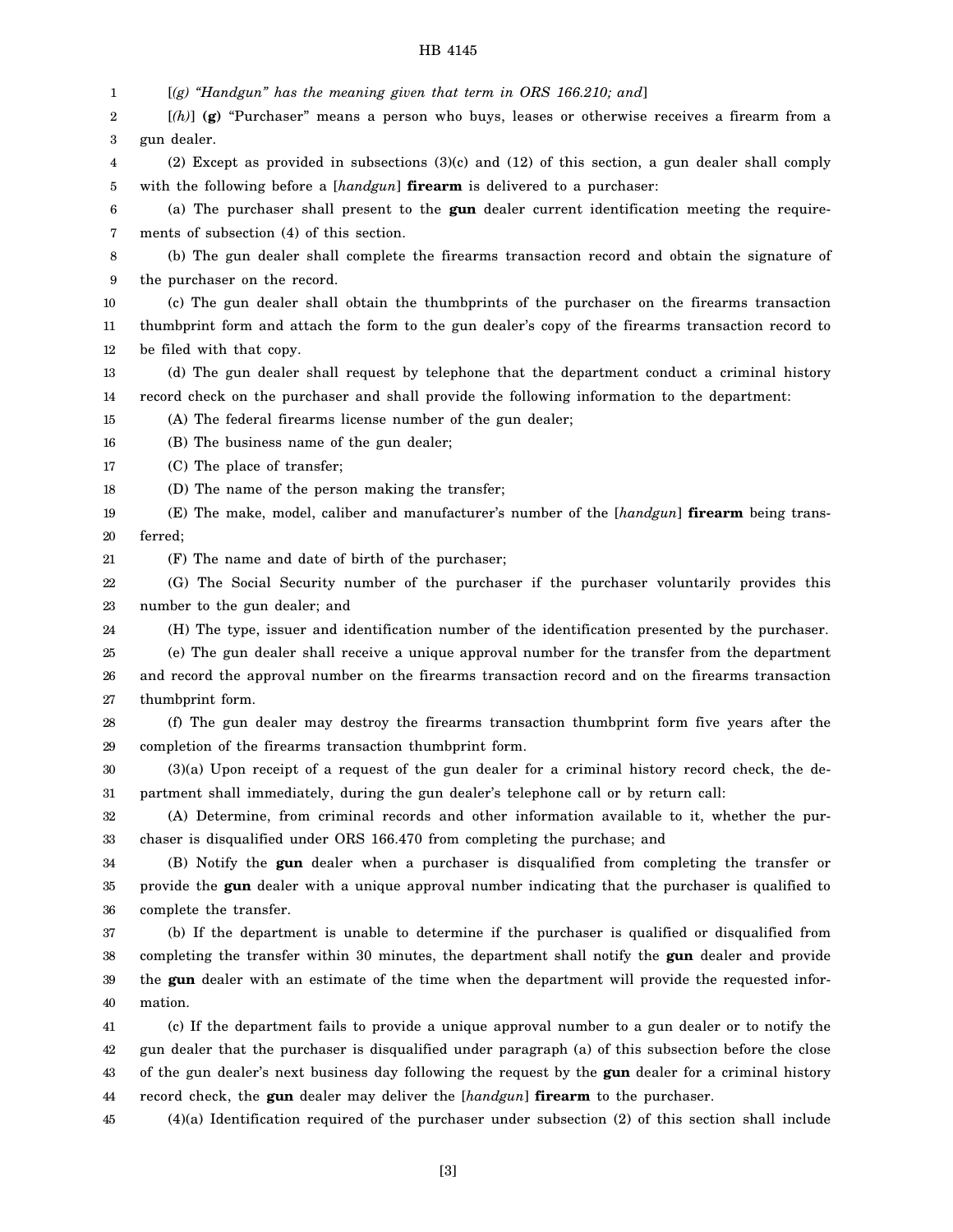1 2 3 one piece of current identification bearing a photograph and the date of birth of the purchaser that: (A) Is issued under the authority of the United States Government, a state, a political subdivision of a state, a foreign government, a political subdivision of a foreign government, an interna-

4 tional governmental organization or an international quasi-governmental organization; and

5 6 (B) Is intended to be used for identification of an individual or is commonly accepted for the purpose of identification of an individual.

7 8 9 10 11 (b) If the identification presented by the purchaser under paragraph (a) of this subsection does not include the current address of the purchaser, the purchaser shall present a second piece of current identification that contains the current address of the purchaser. The Superintendent of State Police may specify by rule the type of identification that may be presented under this paragraph.

12 13 (c) The department may require that the **gun** dealer verify the identification of the purchaser if that identity is in question by sending the thumbprints of the purchaser to the department.

14 15 16 (5) The department shall establish a telephone number that shall be operational seven days a week between the hours of 8 a.m. and 10 p.m. for the purpose of responding to inquiries from **gun** dealers for a criminal history record check under this section.

17 18 19 (6) No public employee, official or agency shall be held criminally or civilly liable for performing the investigations required by this section provided the employee, official or agency acts in good faith and without malice.

20 21 (7)(a) The department may retain a record of the information obtained during a request for a criminal history record check for no more than five years.

22 23 (b) The record of the information obtained during a request for a criminal history record check by a gun dealer is exempt from disclosure under public records law.

24 25 26 [*(c) If the department determines that a purchaser is prohibited from possessing a firearm under ORS 166.250 (1)(c), as soon as practicable, the department may report the attempted transfer and the purchaser's name to the appropriate law enforcement agency.*]

27 28 29 30 31 32 **(c) If the department determines that a purchaser is prohibited from possessing a firearm under ORS 166.250 (1)(c), the department shall report the attempted transfer and the purchaser's name to the United States Attorney for the District of Oregon and to all state and local law enforcement agencies and district attorneys that have jurisdiction over the location or locations where the attempted transfer was made and where the purchaser resides.**

33 34 35 **(d) If the department determines that the purchaser is prohibited from possessing a firearm as a condition of probation, post-prison supervision or parole, the department shall report the attempted transfer to the purchaser's supervising officer.**

36 37 38 **(e) If the department determines that the purchaser is prohibited from possessing a firearm due to a court order described in ORS 166.255 (1)(a), the department shall report the attempted transfer to the court that issued the order.**

39 40 41 **(f) If the department determines that the purchaser is under the jurisdiction of the Psychiatric Security Review Board, the department shall report the attempted transfer to the board.**

42 43 44 45 **(g) Reports required by paragraphs (c) to (f) of this subsection shall be made within 24 hours after the determination is made, unless a report would compromise an ongoing investigation, in which case the report may be delayed as long as necessary to avoid compromising the investigation.**

[4]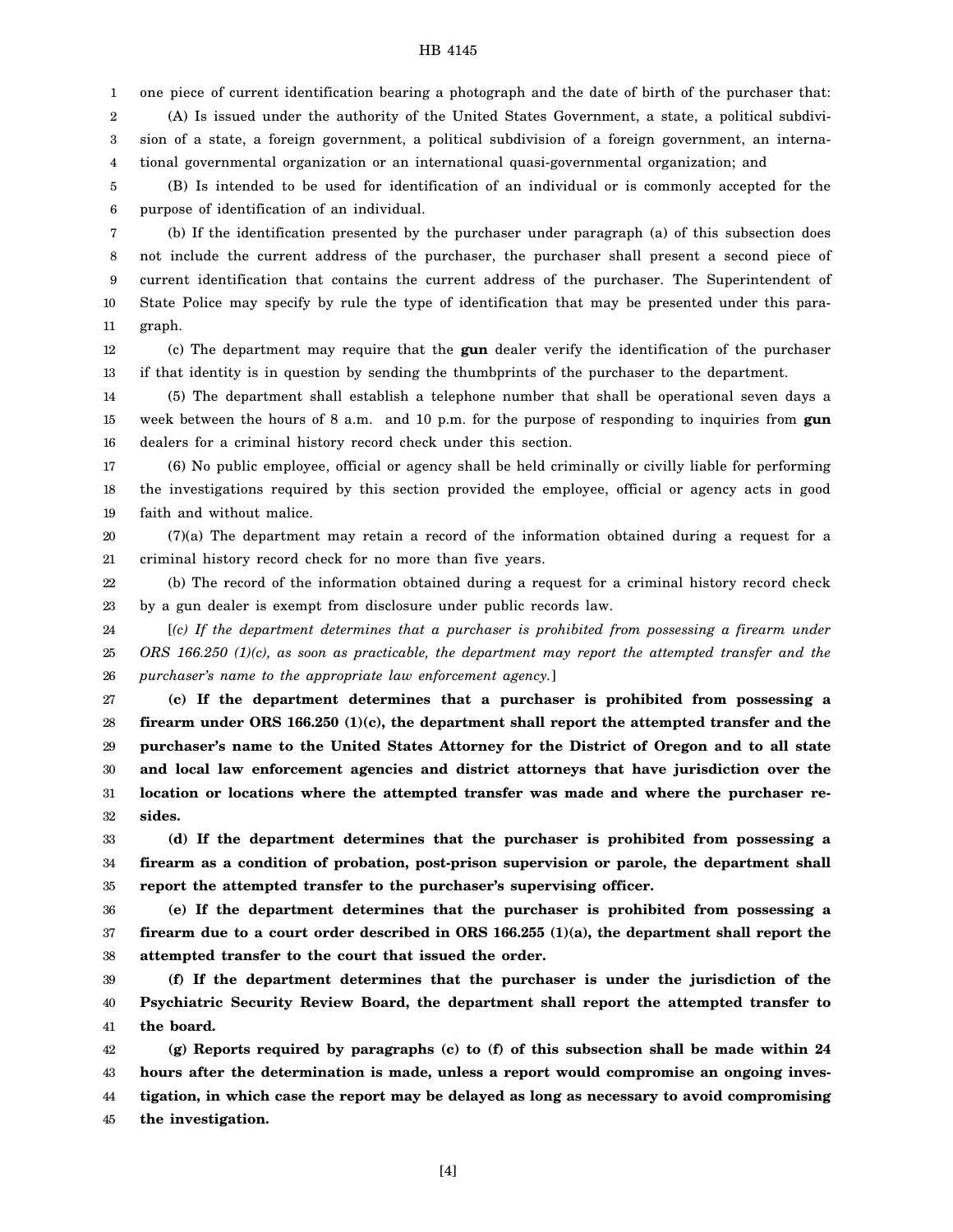1 2 3 4 **(h) On or before January 31 of each year, a law enforcement agency or a prosecuting attorney's office that received a report pursuant to paragraph (c) of this subsection during the previous calendar year shall inform the department of the action that was taken concerning each attempted transfer and the outcome of the action.**

5 6 7 **(i) After receiving the information described in paragraph (h) of this subsection, the department shall annually publish a written report detailing the following information for the previous year:**

8 9 **(A) The number of purchasers whom the department determined were prohibited from possessing a firearm under ORS 166.250 (1)(c), arranged by category of prohibition;**

10

**(B) The number of reports made pursuant to paragraph (c) of this subsection;**

11 12 13 **(C) The number of investigations arising from the reports made pursuant to paragraph (c) of this subsection, the number of investigations concluded and the number of investigations referred for prosecution, all arranged by category of prohibition; and**

14 15 16 **(D) The number of criminal charges arising from the reports made pursuant to paragraph (c) of this subsection and the disposition of the charges, both arranged by category of prohibition.**

17 18 19 (8) A law enforcement agency may inspect the records of a gun dealer relating to transfers of [*handguns*] **firearms** with the consent of a gun dealer in the course of a reasonable inquiry during a criminal investigation or under the authority of a properly authorized subpoena or search warrant. (9) When a [*handgun*] **firearm** is delivered, it shall be unloaded.

20

21 22 (10) In accordance with applicable provisions of ORS chapter 183, the Superintendent of State Police may adopt rules necessary for:

23 (a) The design of the firearms transaction thumbprint form;

24 (b) The maintenance of a procedure to correct errors in the criminal records of the department;

25 (c) The provision of a security system to identify **gun** dealers [*who*] **that** request a criminal

26 history record check under subsection (2) of this section; and

27

28 (d) The creation and maintenance of a database of the business hours of gun dealers. (11) The department shall publish the firearms transaction thumbprint form and shall furnish the

29 form to gun dealers on application at cost.

30 31 (12) This section does not apply to transactions between persons licensed as dealers under 18 U.S.C. 923.

32 33 34 (13)(a) If requested by a transferor who is not a gun dealer, a gun dealer may request a criminal background check pursuant to ORS 166.435 or 166.438 and may charge a reasonable fee for providing the service.

35 36 37 (b) A gun dealer that requests a criminal background check under this subsection is immune from civil liability for any use of the firearm by the recipient or transferee, provided that the gun dealer requests the criminal background check as described in this section.

38

**SECTION 5.** ORS 166.436 is amended to read:

39 40 41 166.436. (1) The Department of State Police shall make the telephone number established under ORS 166.412 (5) available for requests for criminal background checks under this section from persons who are not gun dealers and who are transferring firearms at gun shows.

42 43 44 (2) Prior to transferring a firearm at a gun show, a transferor who is not a gun dealer may request by telephone that the department conduct a criminal background check on the recipient and shall provide the following information to the department:

45 (a) The name, address and telephone number of the transferor;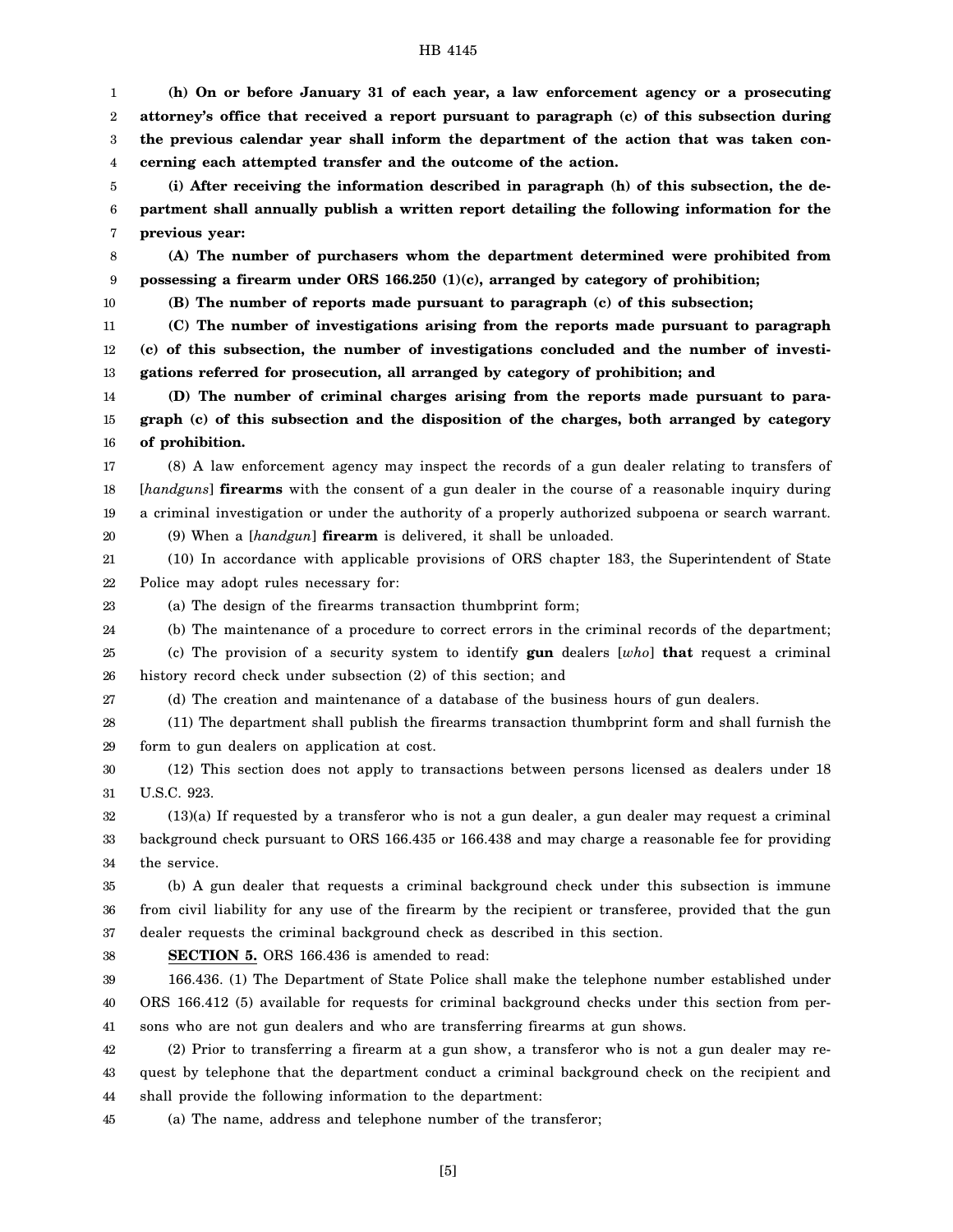1 (b) The make, model, caliber and manufacturer's number of the firearm being transferred;

2 (c) The name, date of birth, race, sex and address of the recipient;

3 (d) The Social Security number of the recipient if the recipient voluntarily provides that number;

4 (e) The address of the place where the transfer is occurring; and

5 6 7 (f) The type, issuer and identification number of a current piece of identification bearing a recent photograph of the recipient presented by the recipient. The identification presented by the recipient must meet the requirements of ORS 166.412 (4)(a).

8 9

(3)(a) Upon receipt of a request for a criminal background check under this section, the department shall immediately, during the telephone call or by return call:

10 11 12 (A) Determine from criminal records and other information available to it whether the recipient is disqualified under ORS 166.470 from completing the transfer or is otherwise prohibited by state or federal law from possessing a firearm; and

13 14 15 16 17 (B) Notify the transferor when a recipient is disqualified from completing the transfer or provide the transferor with a unique approval number indicating that the recipient is qualified to complete the transfer. The unique approval number is a permit valid for 24 hours for the requested transfer. If the firearm is not transferred from the transferor to the recipient within 24 hours after receipt of the unique approval number, a new request must be made by the transferor.

18 19 20 21 (b) If the department is unable to determine whether the recipient is qualified for or disqualified from completing the transfer within 30 minutes of receiving the request, the department shall notify the transferor and provide the transferor with an estimate of the time when the department will provide the requested information.

22 23 24 (4) A public employee or public agency incurs no criminal or civil liability for performing the criminal background checks required by this section, provided the employee or agency acts in good faith and without malice.

25 26 (5)(a) The department may retain a record of the information obtained during a request for a criminal background check under this section for the period of time provided in ORS 166.412 (7).

27 28 (b) The record of the information obtained during a request for a criminal background check under this section is exempt from disclosure under public records law.

29 30 31 [*(c) If the department determines that a recipient is prohibited from possessing a firearm under ORS 166.250 (1)(c), as soon as practicable, the department may report the attempted transfer and the recipient's name to the appropriate law enforcement agency.*]

32 33 34 35 36 37 **(c) If the department determines that a recipient is prohibited from possessing a firearm under ORS 166.250 (1)(c), the department shall report the attempted transfer and the recipient's name to the United States Attorney for the District of Oregon and to all state and local law enforcement agencies and district attorneys that have jurisdiction over the location or locations where the attempted transfer was made and where the recipient resides.**

38 39 40 **(d) If the department determines that the recipient is prohibited from possessing a firearm as a condition of probation, post-prison supervision or parole, the department shall report the attempted transfer to the recipient's supervising officer.**

41 42 43 **(e) If the department determines that the recipient is prohibited from possessing a firearm due to a court order described in ORS 166.255 (1)(a), the department shall report the attempted transfer to the court that issued the order.**

44 45 **(f) If the department determines that the recipient is under the jurisdiction of the Psychiatric Security Review Board, the department shall report the attempted transfer to the**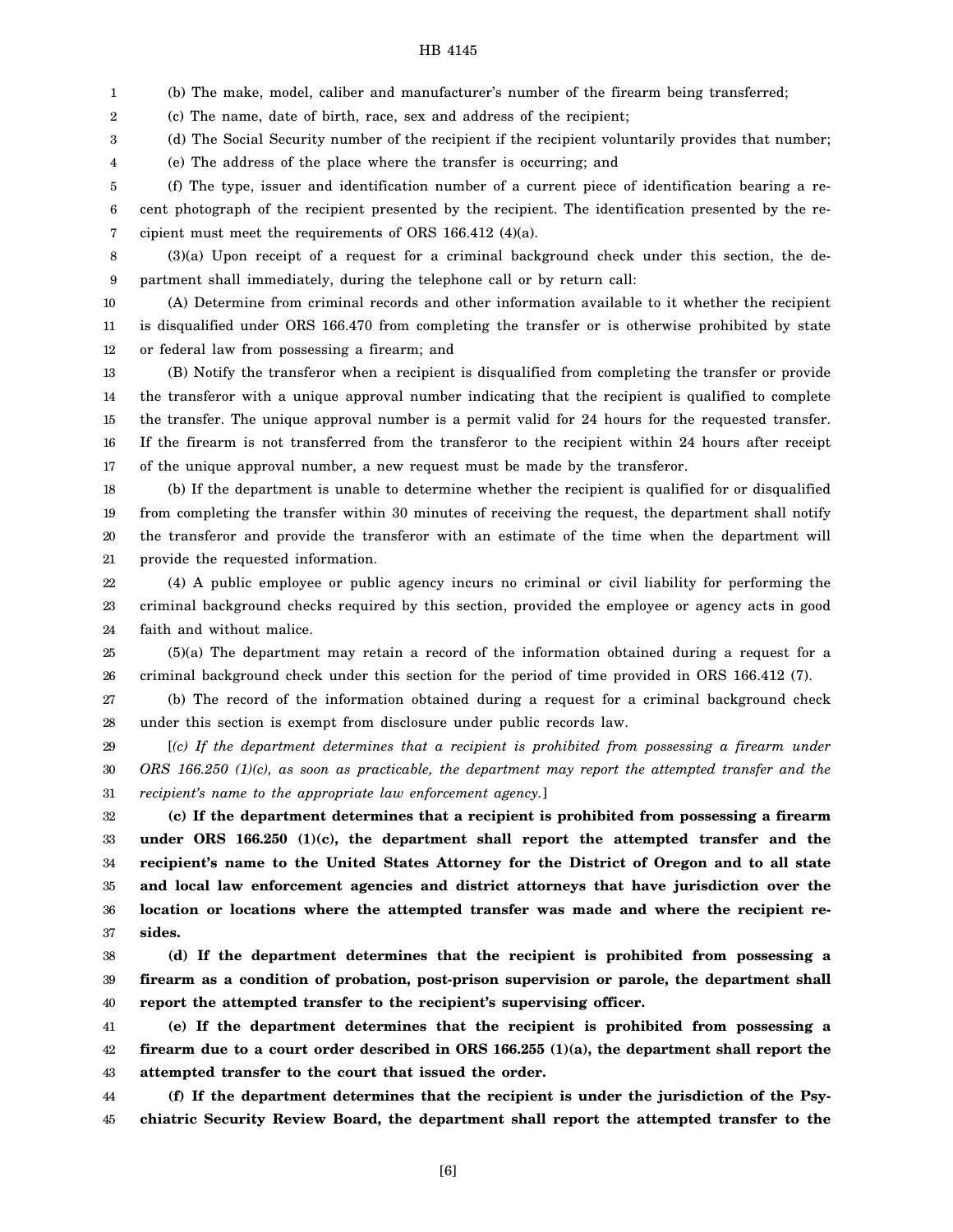1 **board.**

2 3 4 5 **(g) Reports required by paragraphs (c) to (f) of this subsection shall be made within 24 hours after the determination is made, unless a report would compromise an ongoing investigation, in which case the report may be delayed as long as necessary to avoid compromising the investigation.**

6 7 8 9 **(h) On or before January 31 of each year, a law enforcement agency or a prosecuting attorney's office that received a report pursuant to paragraph (c) of this subsection during the previous calendar year shall inform the department of the action that was taken concerning each attempted transfer and the outcome of the action.**

10 11 12 **(i) After receiving the information described in paragraph (h) of this subsection, the department shall annually publish a written report detailing the following information for the previous year:**

13 14 **(A) The number of recipients whom the department determined were prohibited from possessing a firearm under ORS 166.250 (1)(c), arranged by category of prohibition;**

**(B) The number of reports made pursuant to paragraph (c) of this subsection;**

16 17 18 **(C) The number of investigations arising from the reports made pursuant to paragraph (c) of this subsection, the number of investigations concluded and the number of investigations referred for prosecution, all arranged by category of prohibition; and**

19 20 21 **(D) The number of criminal charges arising from the reports made pursuant to paragraph (c) of this subsection and the disposition of the charges, both arranged by category of prohibition.**

22 23 (6) The recipient of the firearm must be present when the transferor requests a criminal background check under this section.

24 25 26 27 28 29 (7)(a) Except as otherwise provided in paragraph (b) of this subsection, a transferor who receives notification under this section that the recipient is qualified to complete the transfer of a firearm, has the recipient fill out the form required by ORS 166.438 (1)(a) and retains the form as required by ORS 166.438 (2) is immune from civil liability for any use of the firearm from the time of the transfer unless the transferor knows, or reasonably should know, that the recipient is likely to commit an unlawful act involving the firearm.

30

15

(b) The immunity provided by paragraph (a) of this subsection does not apply:

31 32 33 (A) If the transferor knows, or reasonably should know, that the recipient of the firearm intends to deliver the firearm to a third person who the transferor knows, or reasonably should know, may not lawfully possess the firearm; or

34 (B) In any product liability civil action under ORS 30.900 to 30.920.

35 **SECTION 6.** ORS 166.434 is amended to read:

36 37 38 39 40 166.434. [*(1) Notwithstanding the fact that ORS 166.412 requires a gun dealer to request a criminal history record check only when transferring a handgun, a gun dealer shall comply with the requirements of ORS 166.412 before transferring any firearm to a purchaser. The provisions of ORS 166.412 apply to the transfer of firearms other than handguns to the same extent that they apply to the transfer of handguns.*]

41 42 43 44  $[(2)]$  (1) In addition to the determination required by ORS 166.412 (3)(a)(A), in conducting a criminal background check or criminal history record check, the Department of State Police shall also determine whether the recipient is otherwise prohibited by state or federal law from possessing a firearm.

45

[*(3)*] **(2)** Notwithstanding ORS 166.412 (5), the department is not required to operate the tele-